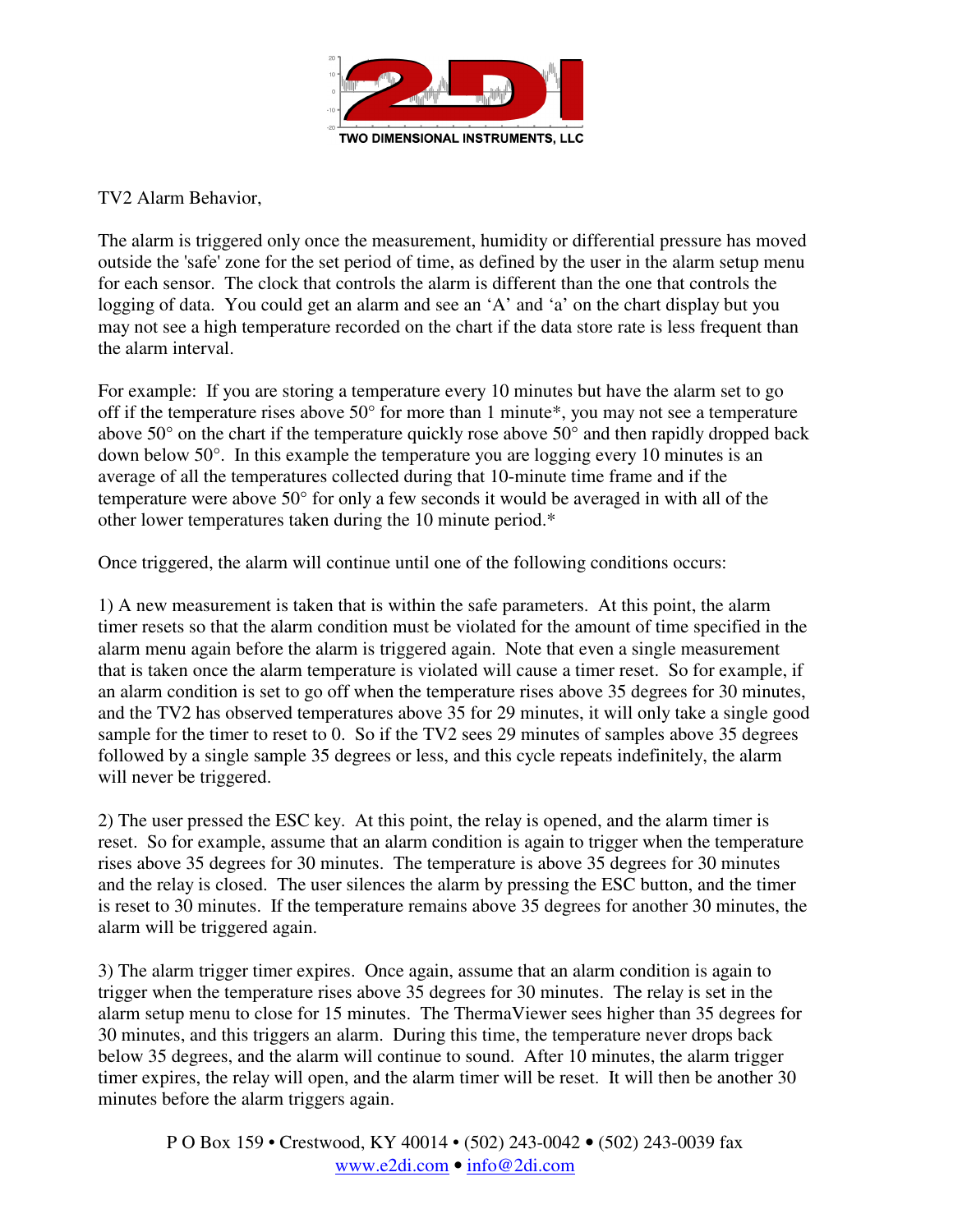

• It is recommended that you do not set the alarm temperature delay time for a shorter interval less than the store data time. If you are storing a temperature every 10 minutes you should set your alarm delay time for at least 10 minutes. That way if you get an alarm you can use the trace mode on the chart display to see what the temperature rose to and how long it stayed there when the alarm went off.